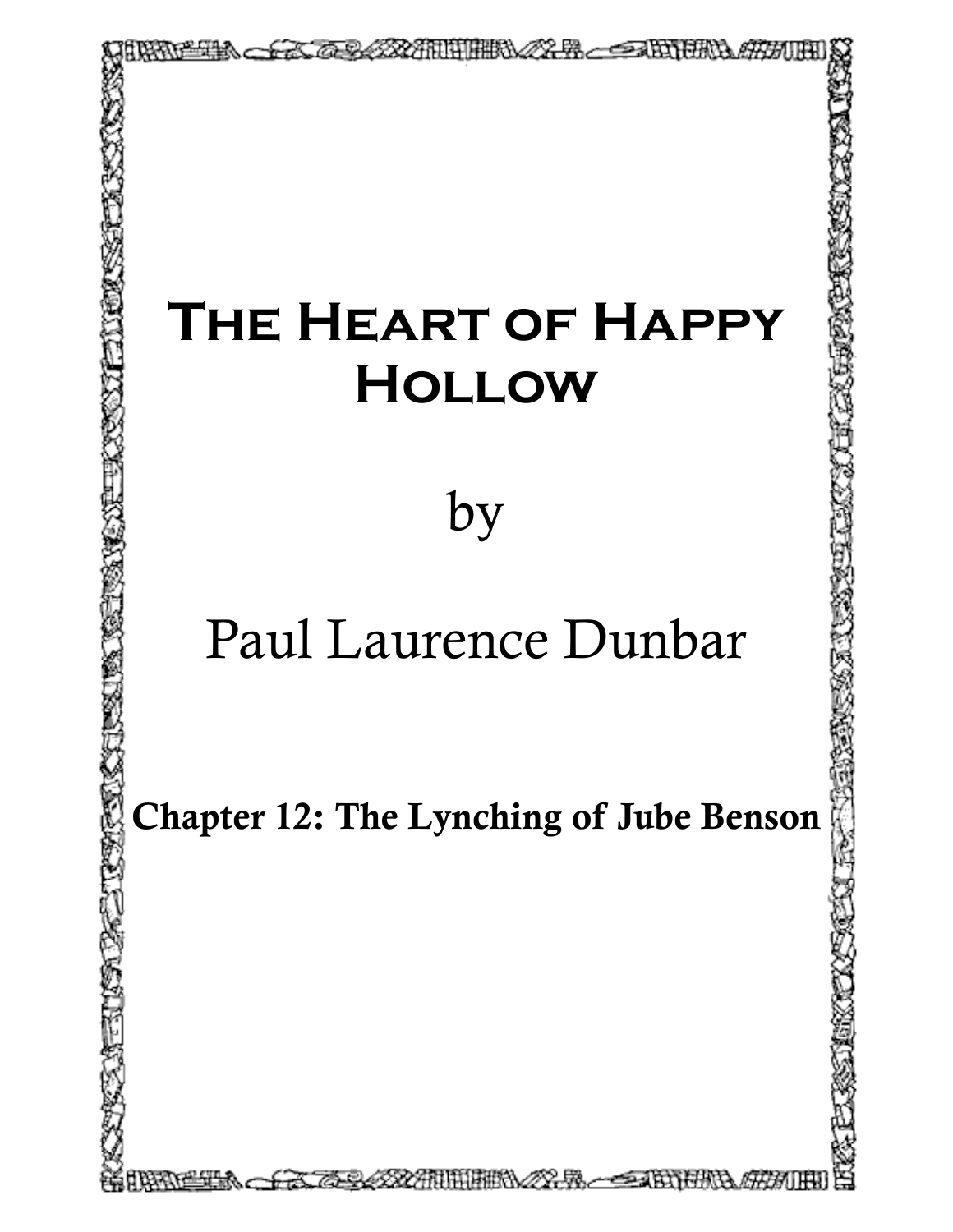Gordon Fairfax's library held but three men, but the air was dense with clouds of smoke. The talk had drifted from one topic to another much as the smoke wreaths had puffed, floated, and thinned away. Then Handon Gay, who was an ambitious young reporter, spoke of a lynching story in a recent magazine, and the matter of punishment without trial put new life into the conversation.

"I should like to see a real lynching," said Gay rather callously.

"Well, I should hardly express it that way," said Fairfax, "but if a real, live lynching were to come my way, I should not avoid it."

"I should," spoke the other from the depths of his chair, where he had been puffing in moody silence. Judged by his hair, which was freely sprinkled with gray, the speaker might have been a man of forty–five or fifty, but his face, though lined and serious, was youthful, the face of a man hardly past thirty.

"What, you, Dr. Melville? Why, I thought that you physicians wouldn't weaken at anything."

"I have seen one such affair," said the doctor gravely, "in fact, I took a prominent part in it."

"Tell us about it," said the reporter, feeling for his pencil and notebook, which he was, nevertheless, careful to hide from the speaker.

The men drew their chairs eagerly up to the doctor's, but for a minute he did not seem to see them, but sat gazing abstractedly into the fire, then he took a long draw upon his cigar and began:

"I can see it all very vividly now. It was in the summer time and about seven years ago. I was practising at the time down in the little town of Bradford. It was a small and primitive place, just the location for an impecunious medical man, recently out of college.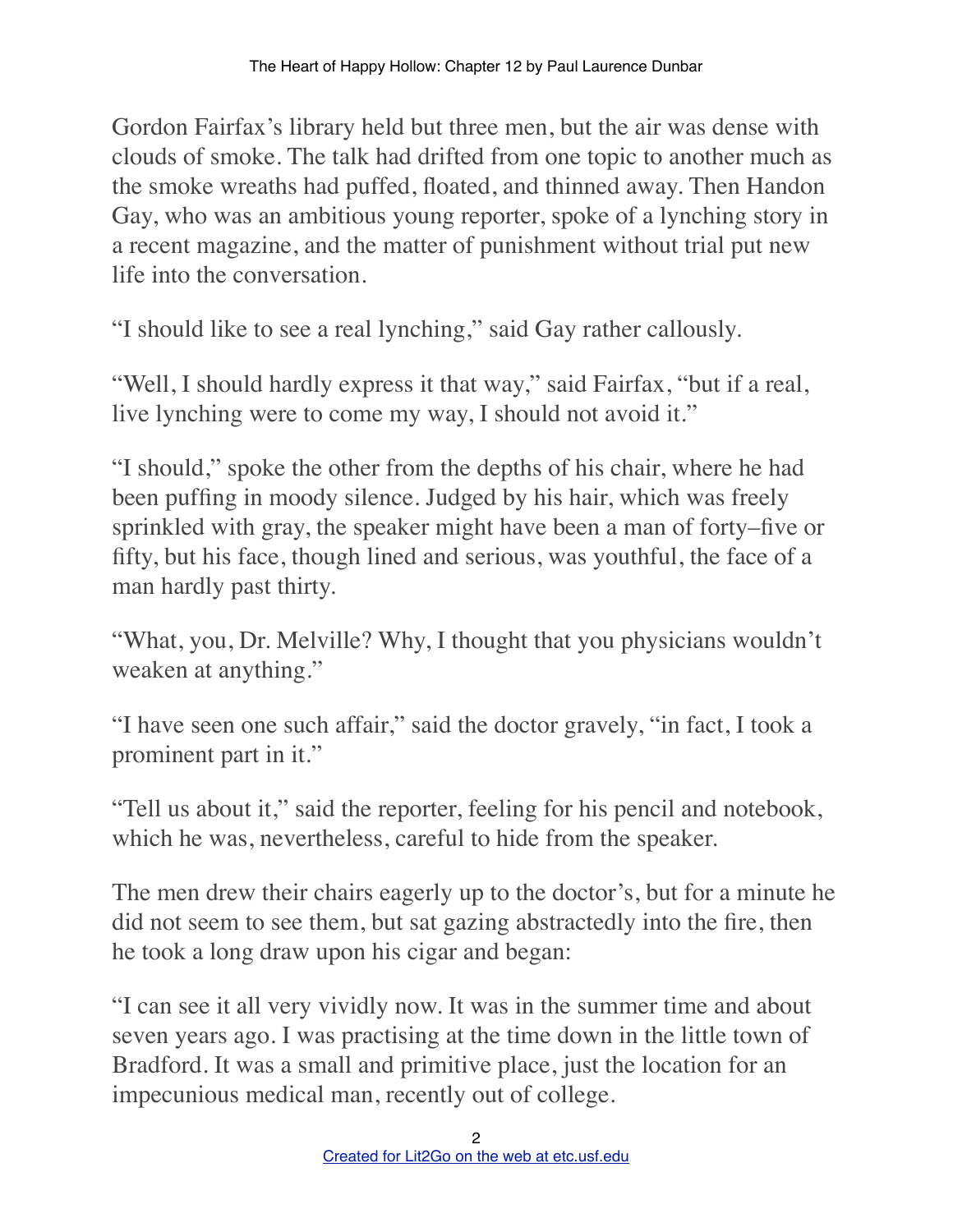"In lieu of a regular office, I attended to business in the first of two rooms which I rented from Hiram Daly, one of the more prosperous of the townsmen. Here I boarded and here also came my patients—white and black—whites from every section, and blacks from 'nigger town,' as the west portion of the place was called.

"The people about me were most of them coarse and rough, but they were simple and generous, and as time passed on I had about abandoned my intention of seeking distinction in wider fields and determined to settle into the place of a modest country doctor. This was rather a strange conclusion for a young man to arrive at, and I will not deny that the presence in the house of my host's beautiful young daughter, Annie, had something to do with my decision. She was a beautiful young girl of seventeen or eighteen, and very far superior to her surroundings. She had a native grace and a pleasing way about her that made everybody that came under her spell her abject slave. White and black who knew her loved her, and none, I thought, more deeply and respectfully than Jube Benson, the black man of all work about the place.

"He was a fellow whom everybody trusted; an apparently steady–going, grinning sort, as we used to call him. Well, he was completely under Miss Annie's thumb, and would fetch and carry for her like a faithful dog. As soon as he saw that I began to care for Annie, and anybody could see that, he transferred some of his allegiance to me and became my faithful servitor also. Never did a man have a more devoted adherent in his wooing than did I, and many a one of Annie's tasks which he volunteered to do gave her an extra hour with me. You can imagine that I liked the boy and you need not wonder any more that as both wooing and my practice waxed apace, I was content to give up my great ambitions and stay just where I was.

"It wasn't a very pleasant thing, then, to have an epidemic of typhoid break out in the town that kept me going so that I hardly had time for the courting that a fellow wants to carry on with his sweetheart while he is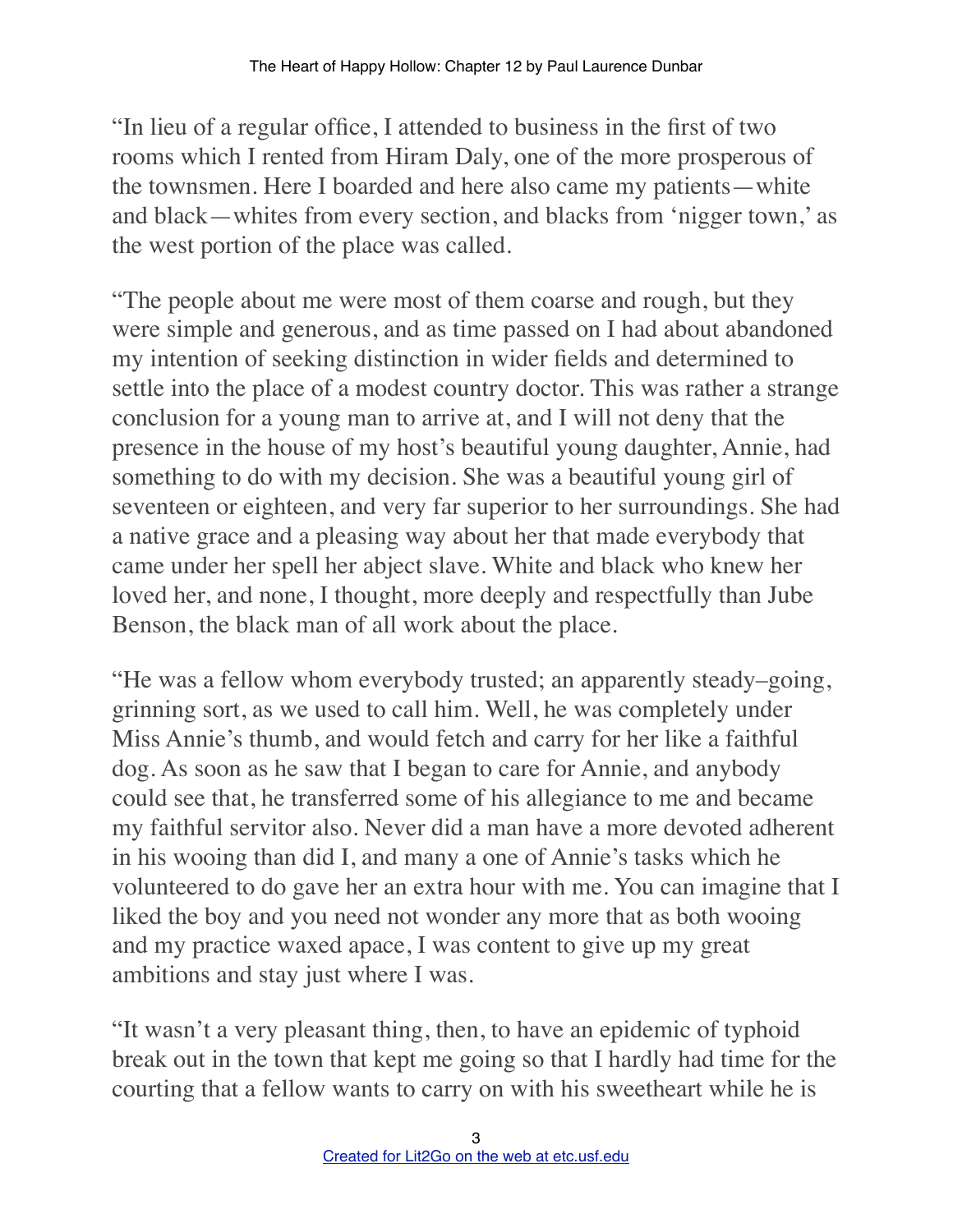still young enough to call her his girl. I fumed, but duty was duty, and I kept to my work night and day. It was now that Jube proved how invaluable he was as a coadjutor. He not only took messages to Annie, but brought sometimes little ones from her to me, and he would tell me little secret things that he had overheard her say that made me throb with joy and swear at him for repeating his mistress' conversation. But best of all, Jube was a perfect Cerberus, and no one on earth could have been more effective in keeping away or deluding the other young fellows who visited the Dalys. He would tell me of it afterwards, chuckling softly to himself. 'An,' Doctah, I say to Mistah Hemp Stevens, "'Scuse us, Mistah Stevens, but Miss Annie, she des gone out," an' den he go outer de gate lookin' moughty lonesome. When Sam Elkins come, I say, "Sh, Mistah Elkins, Miss Annie, she done tuk down," an' he say, "What, Jube, you don' reckon hit de——" Den he stop an' look skeert, an' I say, "I feared hit is, Mistah Elkins," an' sheks my haid ez solemn. He goes outer de gate lookin' lak his bes' frien' done daid, an' all de time Miss Annie behine de cu'tain ovah de po'ch des' a laffin' fit to kill.'

"Jube was a most admirable liar, but what could I do? He knew that I was a young fool of a hypocrite, and when I would rebuke him for these deceptions, he would give way and roll on the floor in an excess of delighted laughter until from very contagion I had to join him—and, well, there was no need of my preaching when there had been no beginning to his repentance and when there must ensue a continuance of his wrong–doing.

"This thing went on for over three months, and then, pouf! I was down like a shot. My patients were nearly all up, but the reaction from overwork made me an easy victim of the lurking germs. Then Jube loomed up as a nurse. He put everyone else aside, and with the doctor, a friend of mine from a neighbouring town, took entire charge of me. Even Annie herself was put aside, and I was cared for as tenderly as a baby. Tom, that was my physician and friend, told me all about it afterward with tears in his eyes. Only he was a big, blunt man and his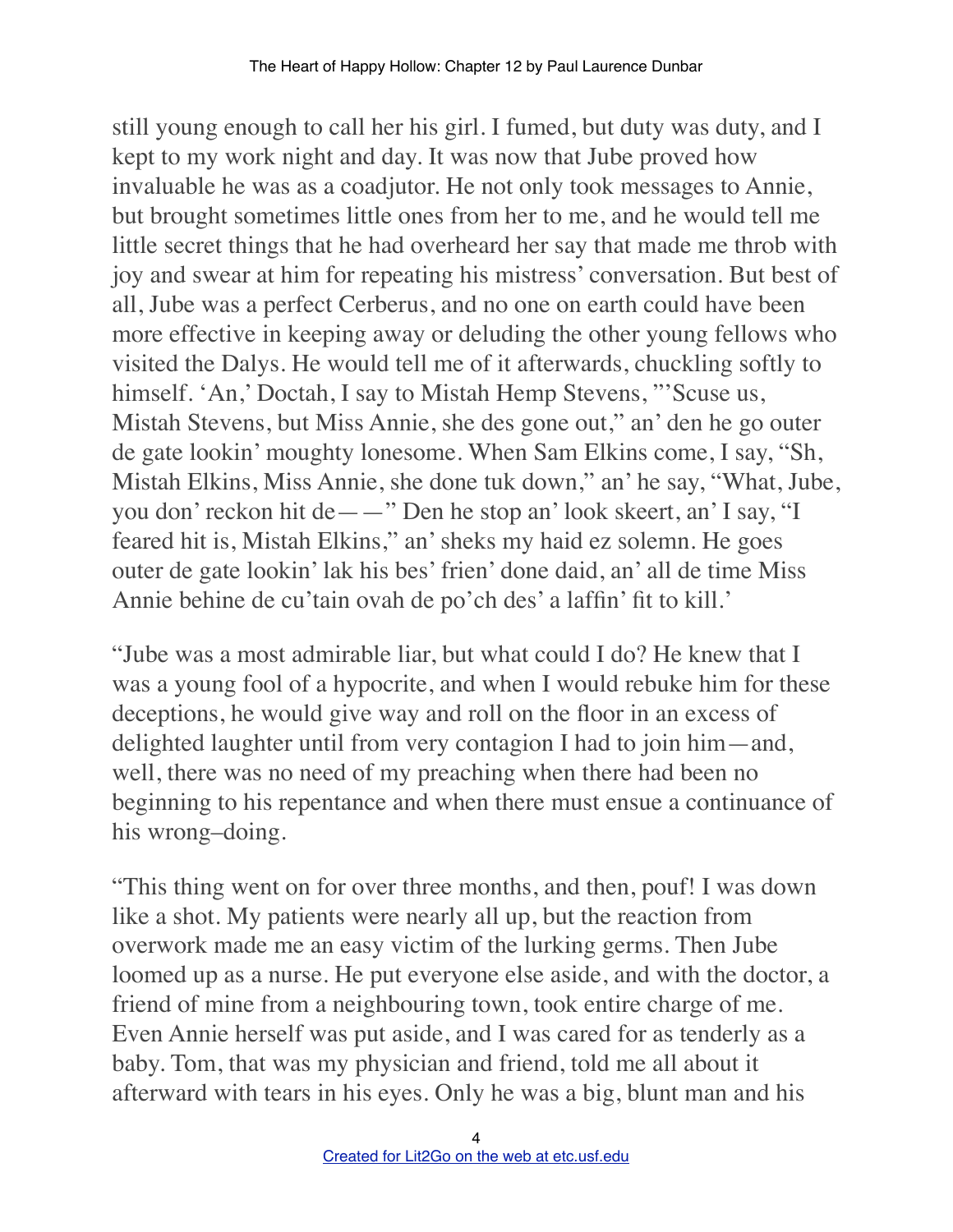expressions did not convey all that he meant. He told me how my nigger had nursed me as if I were a sick kitten and he my mother. Of how fiercely he guarded his right to be the sole one to 'do' for me, as he called it, and how, when the crisis came, he hovered, weeping, but hopeful, at my bedside, until it was safely passed, when they drove him, weak and exhausted, from the room. As for me, I knew little about it at the time, and cared less. I was too busy in my fight with death. To my chimerical vision there was only a black but gentle demon that came and went, alternating with a white fairy, who would insist on coming in on her head, growing larger and larger and then dissolving. But the pathos and devotion in the story lost nothing in my blunt friend's telling.

"It was during the period of a long convalescence, however, that I came to know my humble ally as he really was, devoted to the point of abjectness. There were times when for very shame at his goodness to me, I would beg him to go away, to do something else. He would go, but before I had time to realise that I was not being ministered to, he would be back at my side, grinning and pottering just the same. He manufactured duties for the joy of performing them. He pretended to see desires in me that I never had, because he liked to pander to them, and when I became entirely exasperated, and ripped out a good round oath, he chuckled with the remark, 'Dah, now, you sholy is gittin' well. Nevah did hyeah a man anywhaih nigh Jo'dan's sho' cuss lak dat.'

"Why, I grew to love him, love him, oh, yes, I loved him as well—oh, what am I saying? All human love and gratitude are damned poor things; excuse me, gentlemen, this isn't a pleasant story. The truth is usually a nasty thing to stand.

"It was not six months after that that my friendship to Jube, which he had been at such great pains to win, was put to too severe a test.

"It was in the summer time again, and as business was slack, I had ridden over to see my friend, Dr. Tom. I had spent a good part of the day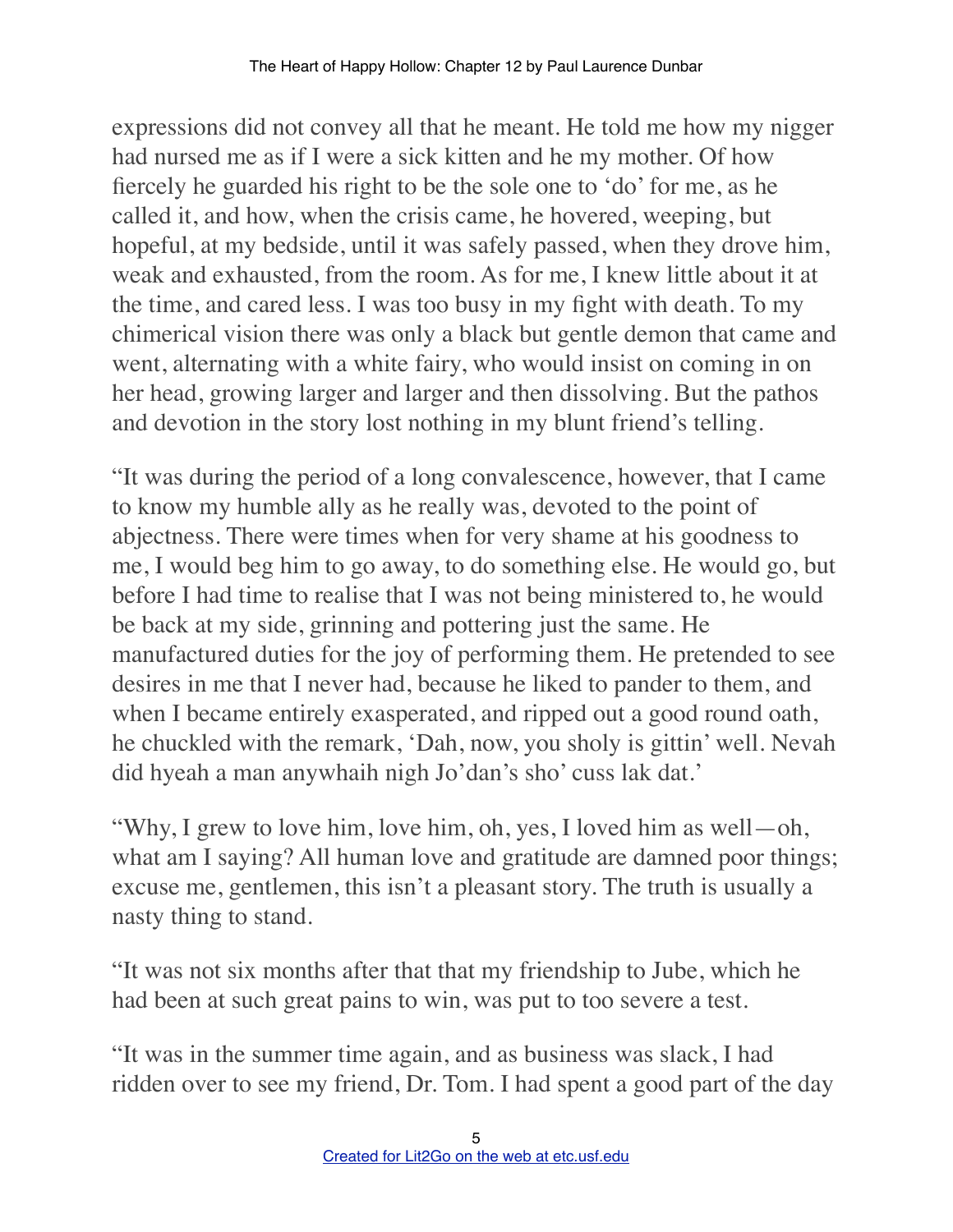there, and it was past four o'clock when I rode leisurely into Bradford. I was in a particularly joyous mood and no premonition of the impending catastrophe oppressed me. No sense of sorrow, present or to come, forced itself upon me, even when I saw men hurrying through the almost deserted streets. When I got within sight of my home and saw a crowd surrounding it, I was only interested sufficiently to spur my horse into a jog trot, which brought me up to the throng, when something in the sullen, settled horror in the men's faces gave me a sudden, sick thrill. They whispered a word to me, and without a thought, save for Annie, the girl who had been so surely growing into my heart, I leaped from the saddle and tore my way through the people to the house.

"It was Annie, poor girl, bruised and bleeding, her face and dress torn from struggling. They were gathered round her with white faces, and, oh, with what terrible patience they were trying to gain from her fluttering lips the name of her murderer. They made way for me and I knelt at her side. She was beyond my skill, and my will merged with theirs. One thought was in our minds.

"'Who?' I asked.

"Her eyes half opened, 'That black——' She fell back into my arms dead.

"We turned and looked at each other. The mother had broken down and was weeping, but the face of the father was like iron.

"'It is enough,' he said; 'Jube has disappeared.' He went to the door and said to the expectant crowd, 'She is dead.'

"I heard the angry roar without swelling up like the noise of a flood, and then I heard the sudden movement of many feet as the men separated into searching parties, and laying the dead girl back upon her couch, I took my rifle and went out to join them.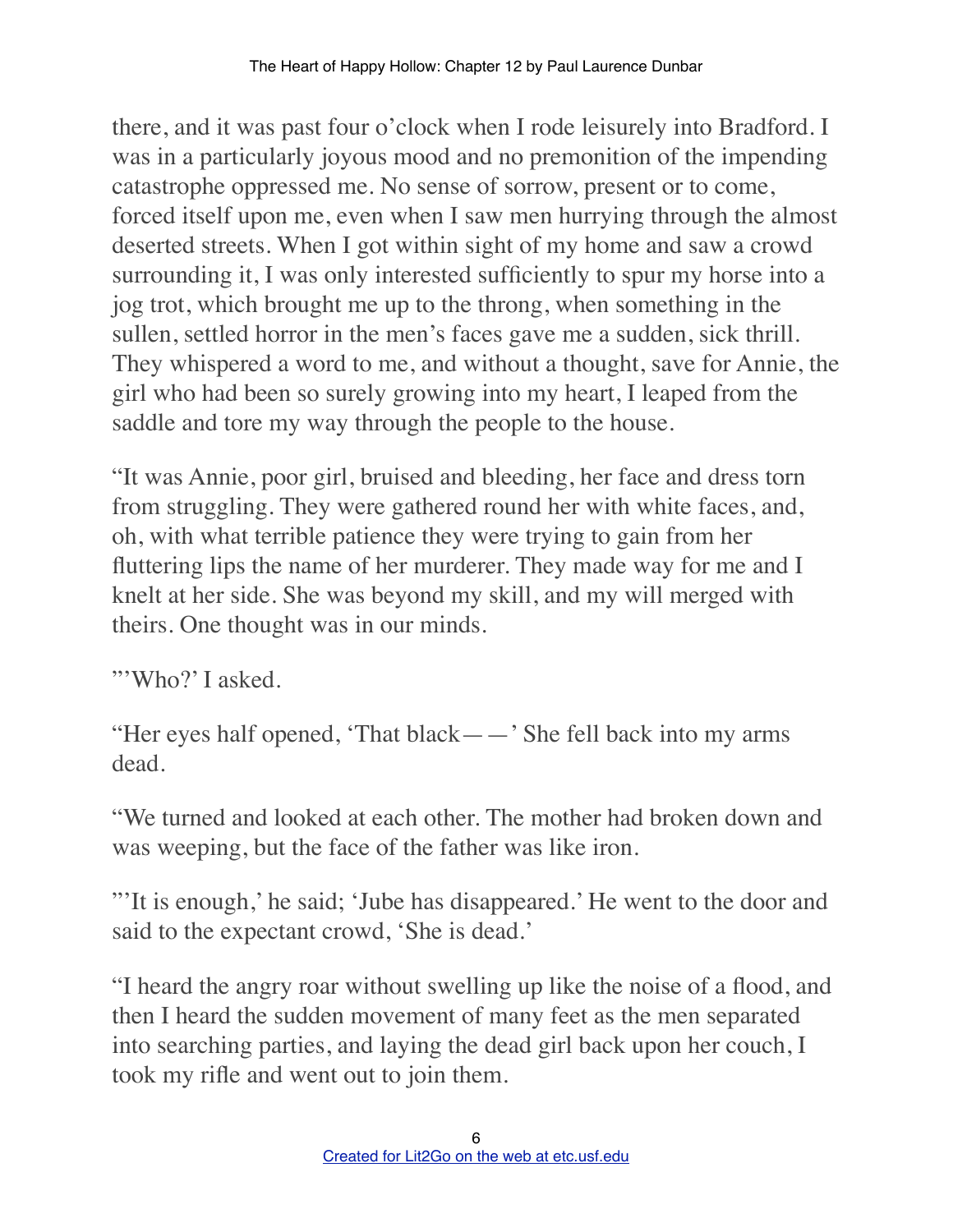"As if by intuition the knowledge had passed among the men that Jube Benson had disappeared, and he, by common consent, was to be the object of our search. Fully a dozen of the citizens had seen him hastening toward the woods and noted his skulking air, but as he had grinned in his old good–natured way they had, at the time, thought nothing of it. Now, however, the diabolical reason of his slyness was apparent. He had been shrewd enough to disarm suspicion, and by now was far away. Even Mrs. Daly, who was visiting with a neighbour, had seen him stepping out by a back way, and had said with a laugh, 'I reckon that black rascal's a–running off somewhere.' Oh, if she had only known.

"'To the woods! To the woods!' that was the cry, and away we went, each with the determination not to shoot, but to bring the culprit alive into town, and then to deal with him as his crime deserved.

"I cannot describe the feelings I experienced as I went out that night to beat the woods for this human tiger. My heart smouldered within me like a coal, and I went forward under the impulse of a will that was half my own, half some more malignant power's. My throat throbbed drily, but water nor whiskey would not have quenched my thirst. The thought has come to me since that now I could interpret the panther's desire for blood and sympathise with it, but then I thought nothing. I simply went forward, and watched, watched with burning eyes for a familiar form that I had looked for as often before with such different emotions.

"Luck or ill–luck, which you will, was with our party, and just as dawn was graying the sky, we came upon our quarry crouched in the corner of a fence. It was only half light, and we might have passed, but my eyes had caught sight of him, and I raised the cry. We levelled our guns and he rose and came toward us.

"'I t'ought you wa'n't gwine see me,' he said sullenly, 'I didn't mean no harm.'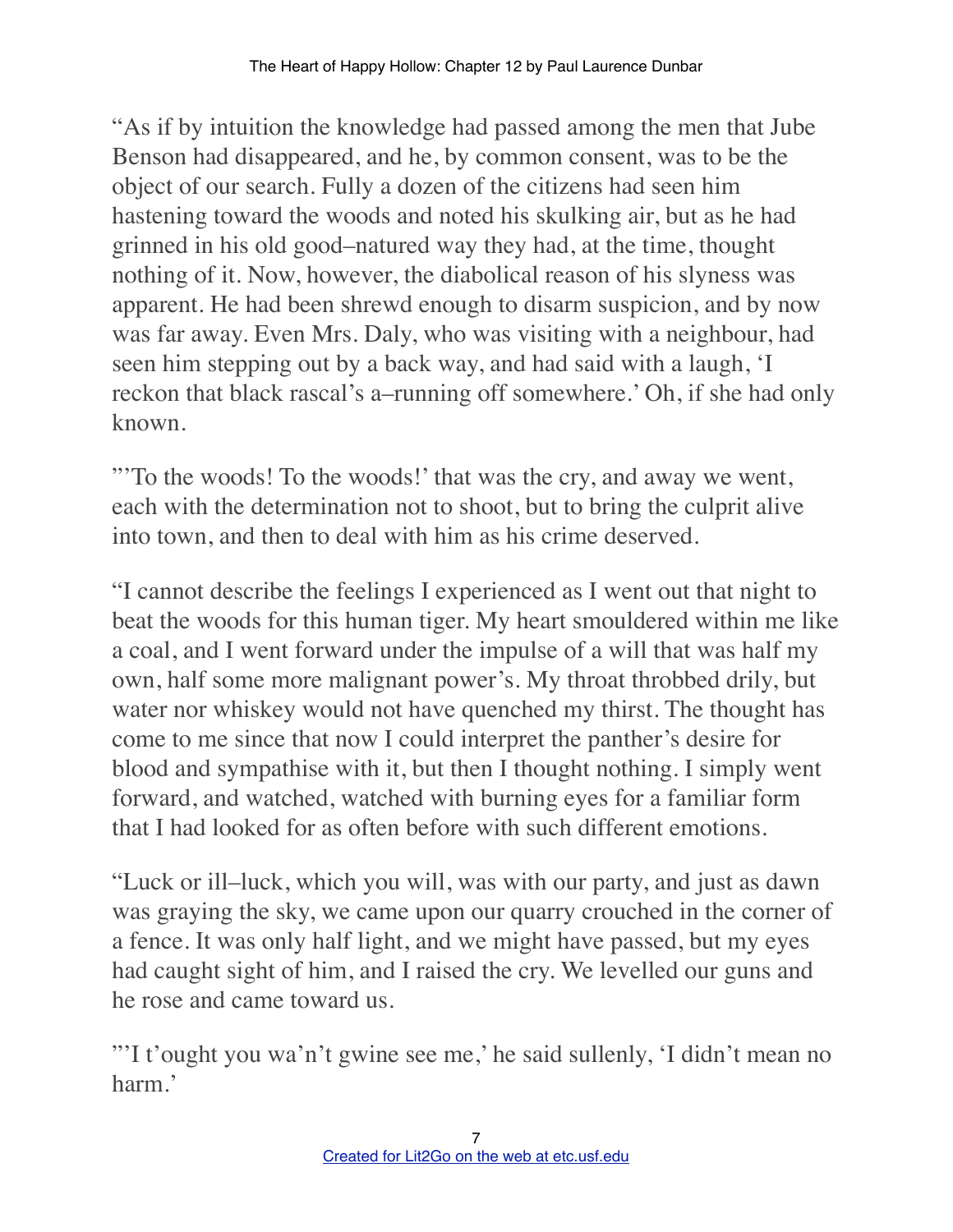"'Harm!'

"Some of the men took the word up with oaths, others were ominously silent.

"We gathered around him like hungry beasts, and I began to see terror dawning in his eyes. He turned to me, 'I's moughty glad you's hyeah, doc,' he said, 'you ain't gwine let 'em whup me.'

"Whip you, you hound,' I said, 'I'm going to see you hanged,' and in the excess of my passion I struck him full on the mouth. He made a motion as if to resent the blow against even such great odds, but controlled himself.

"'W'y, doctah,' he exclaimed in the saddest voice I have ever heard, 'w'y, doctah! I ain't stole nuffin' o' yo'n, an' I was comin' back. I only run off to see my gal, Lucy, ovah to de Centah.'

"'You lie!' I said, and my hands were busy helping the others bind him upon a horse. Why did I do it? I don't know. A false education, I reckon, one false from the beginning. I saw his black face glooming there in the half light, and I could only think of him as a monster. It's tradition. At first I was told that the black man would catch me, and when I got over that, they taught me that the devil was black, and when I had recovered from the sickness of that belief, here were Jube and his fellows with faces of menacing blackness. There was only one conclusion: This black man stood for all the powers of evil, the result of whose machinations had been gathering in my mind from childhood up. But this has nothing to do with what happened.

"After firing a few shots to announce our capture, we rode back into town with Jube. The ingathering parties from all directions met us as we made our way up to the house. All was very quiet and orderly. There was no doubt that it was as the papers would have said, a gathering of the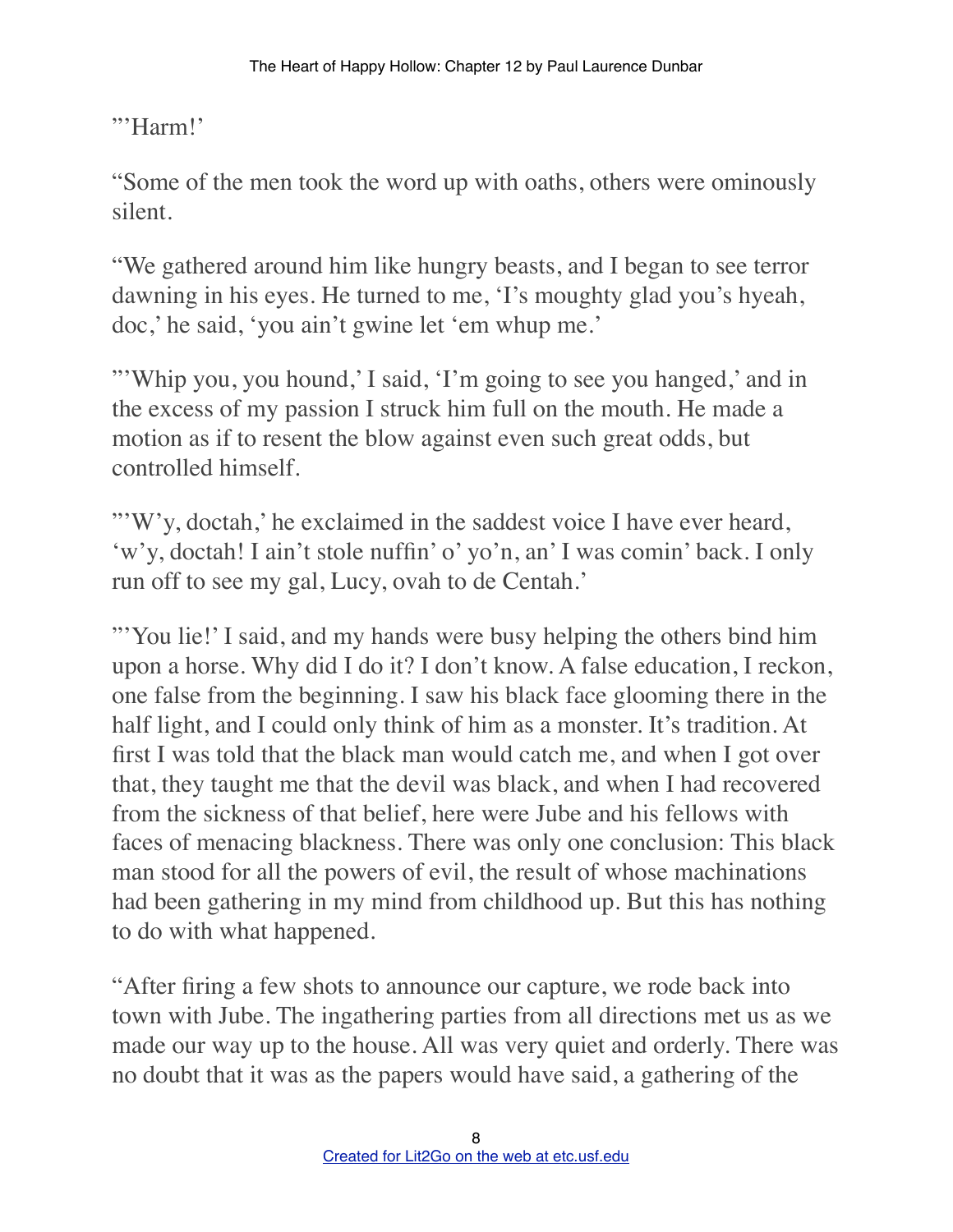best citizens. It was a gathering of stern, determined men, bent on a terrible vengeance.

"We took Jube into the house, into the room where the corpse lay. At sight of it, he gave a scream like an animal's and his face went the colour of storm–blown water. This was enough to condemn him. We divined, rather than heard, his cry of 'Miss Ann, Miss Ann, oh, my God, doc, you don't t'ink I done it?'

"Hungry hands were ready. We hurried him out into the yard. A rope was ready. A tree was at hand. Well, that part was the least of it, save that Hiram Daly stepped aside to let me be the first to pull upon the rope. It was lax at first. Then it tightened, and I felt the quivering soft weight resist my muscles. Other hands joined, and Jube swung off his feet.

"No one was masked. We knew each other. Not even the Culprit's face was covered, and the last I remember of him as he went into the air was a look of sad reproach that will remain with me until I meet him face to face again.

"We were tying the end of the rope to a tree, where the dead man might hang as a warning to his fellows, when a terrible cry chilled us to the marrow.

"'Cut 'im down, cut 'im down, he ain't guilty. We got de one. Cut him down, fu' Gawd's sake. Here's de man, we foun' him hidin' in de barn!'

"Jube's brother, Ben, and another Negro, came rushing toward us, half dragging, half carrying a miserable–looking wretch between them. Someone cut the rope and Jube dropped lifeless to the ground.

"'Oh, my Gawd, he's daid, he's daid!' wailed the brother, but with blazing eyes he brought his captive into the centre of the group, and we saw in the full light the scratched face of Tom Skinner—the worst white ruffian in the town—but the face we saw was not as we were